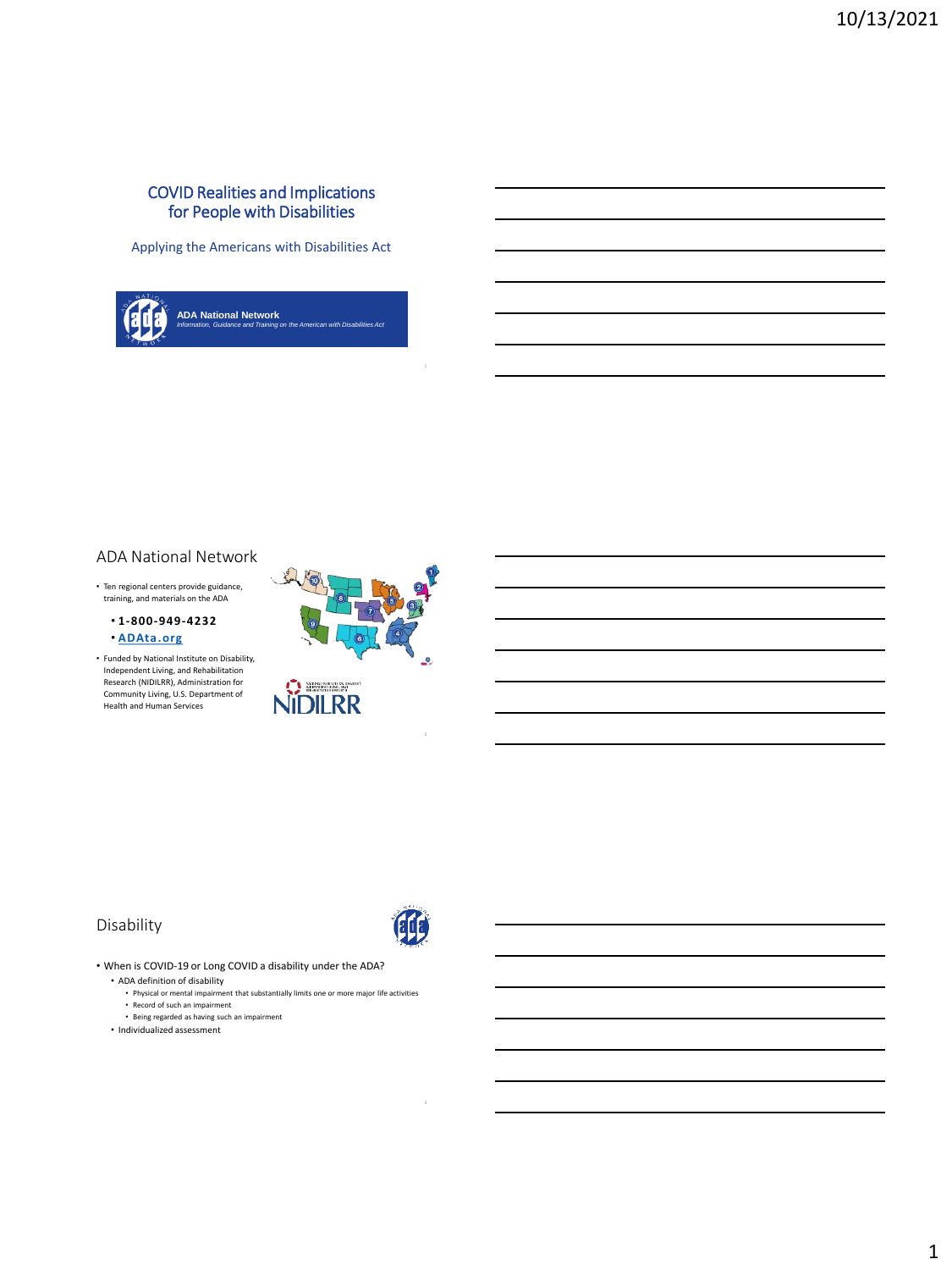

# Employment

#### Reasonable Accommodation



• Covered employers need to provide reasonable accommodations to qualified applicants and employees with disabilities; may include …

• Individuals who have COVID or Long COVID when it meets the definition of disability

- Individuals who have disabilities that make them more vulnerable to contracting COVID and/or experiencing severe effects of COVID
- Individuals who are "regarded as" having disabilities or "associated with" people with disabilities
	- Protected from discrimination, entitled to equal treatment
	- *Not* **entitled to reasonable accommodations**

### Limitations

- Undue hardship • Significant difficulty or expense
- Direct threat
	- Significant risk of substantial harm to the health or safety of one's self or others, which cannot be eliminated or reduced with reasonable accommodation

• Based on **individualized assessment**

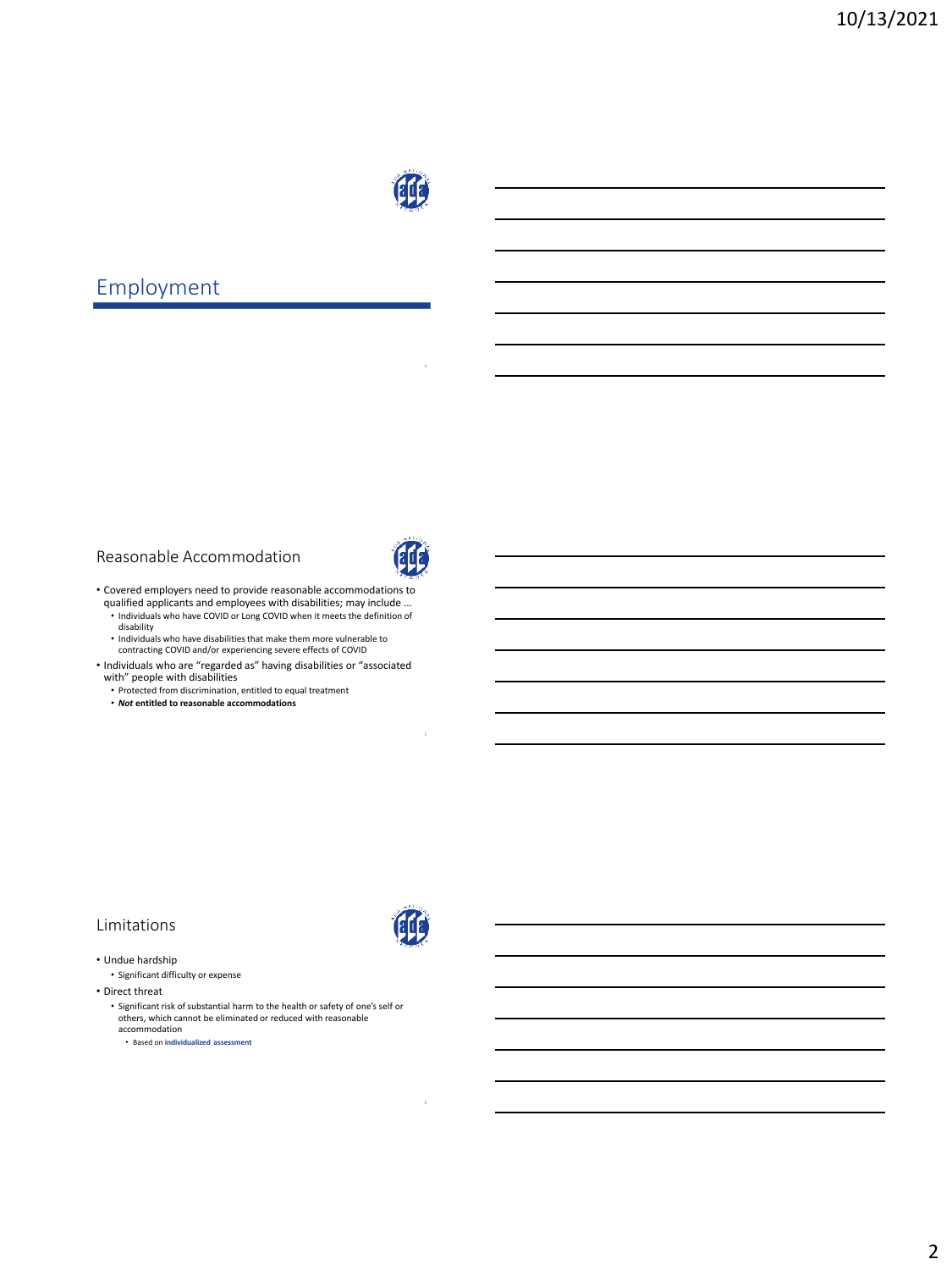### Workplace Policies



- Requirements such as …
	- Use of face masks or other PPE, social distancing and other separation
	- protocols, cleaning procedures, etc.
	- Vaccination
- Generally may be considered valid requirements
	- Subject to obligation to provide **reasonable accommodations** to workers with disabilities





# Public Programs and Private Businesses

## Core Obligations



#### • Covered entities must …

- Ensure access to programs, goods, services, activities • Including non-discrimination in provision of services for which individuals are eligible (medical care, vaccinations, testing, etc.)
- Make reasonable modifications in policies, practices, and procedures when necessary
- Communicate effectively with individuals who have hearing, vision, or speech disabilities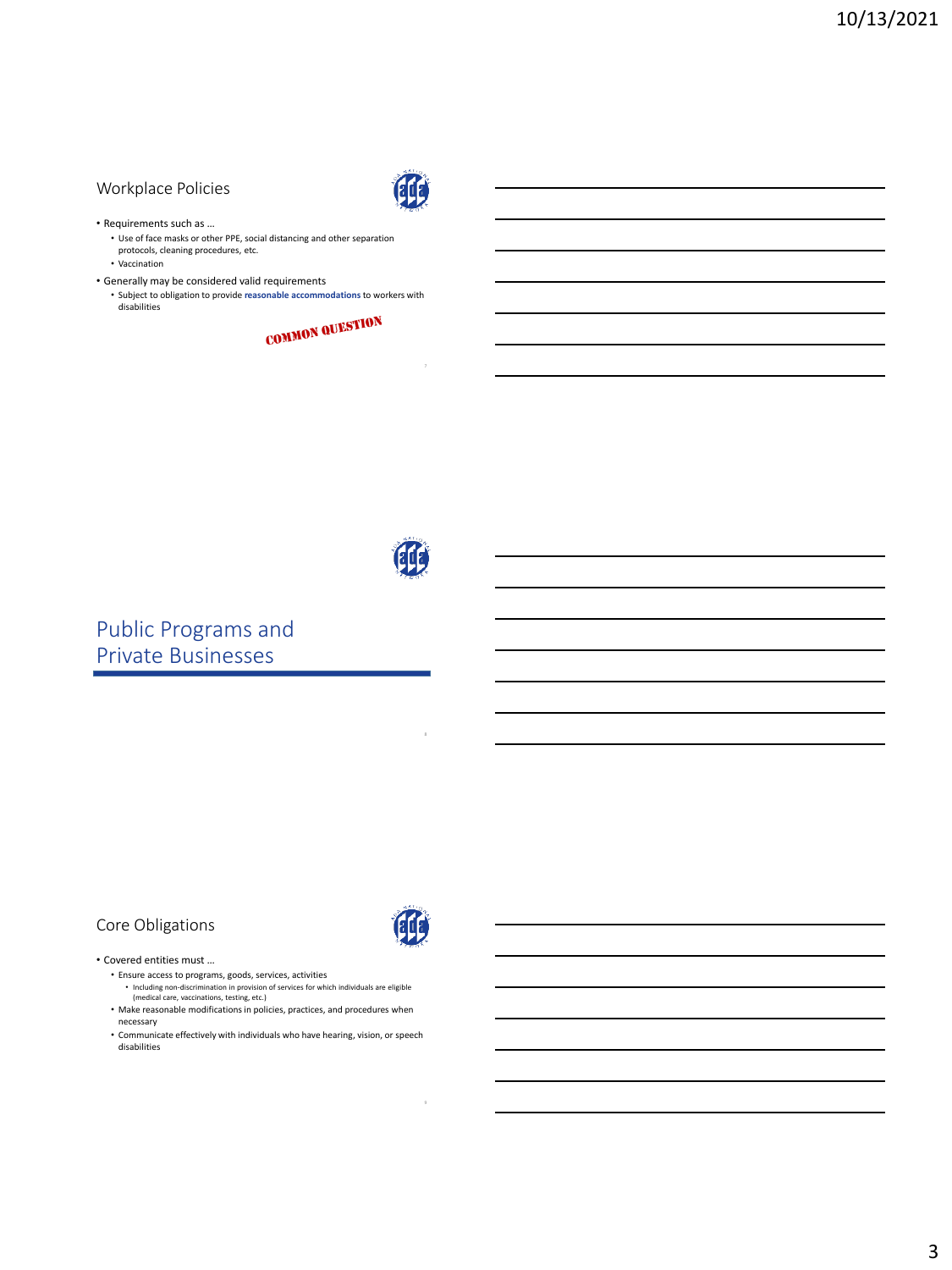### Limitation on Obligations



- Covered entities are not required to take any action that would cause…
	- Fundamental alteration
	- Changing the essential nature of goods, services, activities
	- Undue burden
		- Significant difficulty or expense
- When fundamental alterations or undue burdens arise, entities must consider alternatives!

## Health and Safety



- Covered entities may establish legitimate, necessary safety requirements based on actual risks
- Covered entities do not have to allow an individual with a disability to pose a direct threat to the health or safety of others

• **Individualized assessment**

#### Policies

• Requirements such as …

- Use of face masks or other COVID-related safety protocols
- Vaccination, in some settings (e.g., schools)
- Generally may be considered valid requirements • Subject to obligation to make **reasonable modifications**, provide **auxiliary aids/services for effective communication**, etc.

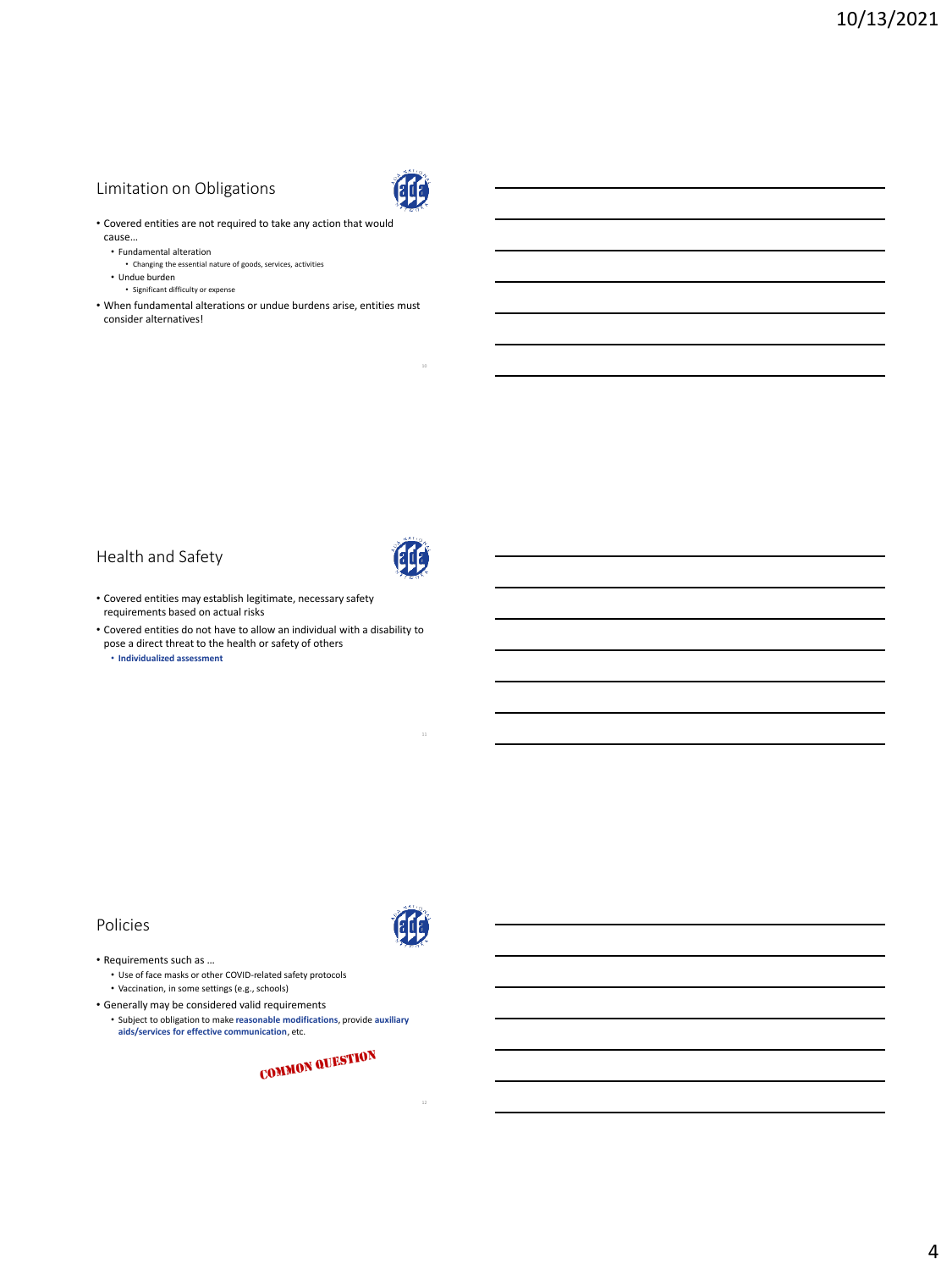Testing, Vaccines, and Treatment



Sites and Facilities: State and Local Governments



#### • **Program accessibility**

• Not all testing, vaccination, or treatment sites need to be accessible, BUT if not all are accessible:

• A reasonable number of comparable sites must be accessible

• Information about which sites are accessible should be readily available to the public

Sites and Facilities: Businesses That Serve the Public



• Existing buildings are subject to requirements to **remove barriers when readily achievable**

• All existing buildings may not be accessible

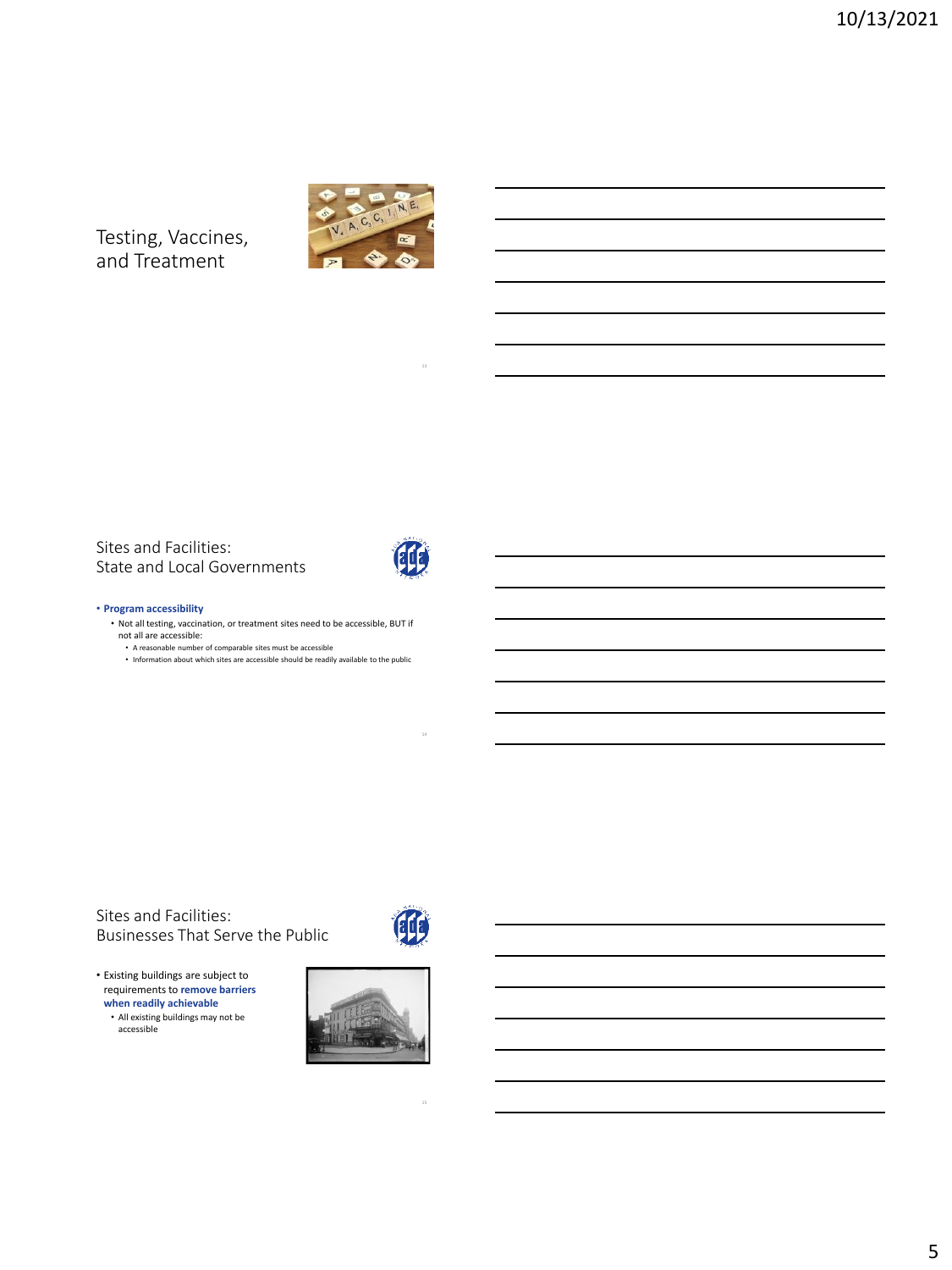Sites and Facilities: Temporary Facilities



• Services provided in **temporary or mobile facilities** are covered



### Effective Communication



- Auxiliary aids and services may be needed to ensure effective communication with individuals who have vision, hearing, or speech disabilities
	- For example, exchanging notes/using whiteboards, assistive listening devices, amplification or speech-to-text apps, printed materials, accessible digital information
- Telephone systems used to get information or make appointments must be effective for individuals using telecommunications relay services (TRS)

#### Digital Access



- Access to websites and mobile apps to find information, make appointments, etc.
	- Effective communication for people with hearing or vision disabilities (websites compatible with assistive technologies used by many people who are blind or have low vision, captioned videos, etc.)
	- Compatibility with assistive technologies used by people with disabilities that affect mobility or dexterity (input other than mouse, time-out features, etc.)
	- Low flash rates (or no flashing elements)
	- Simple designs with plain language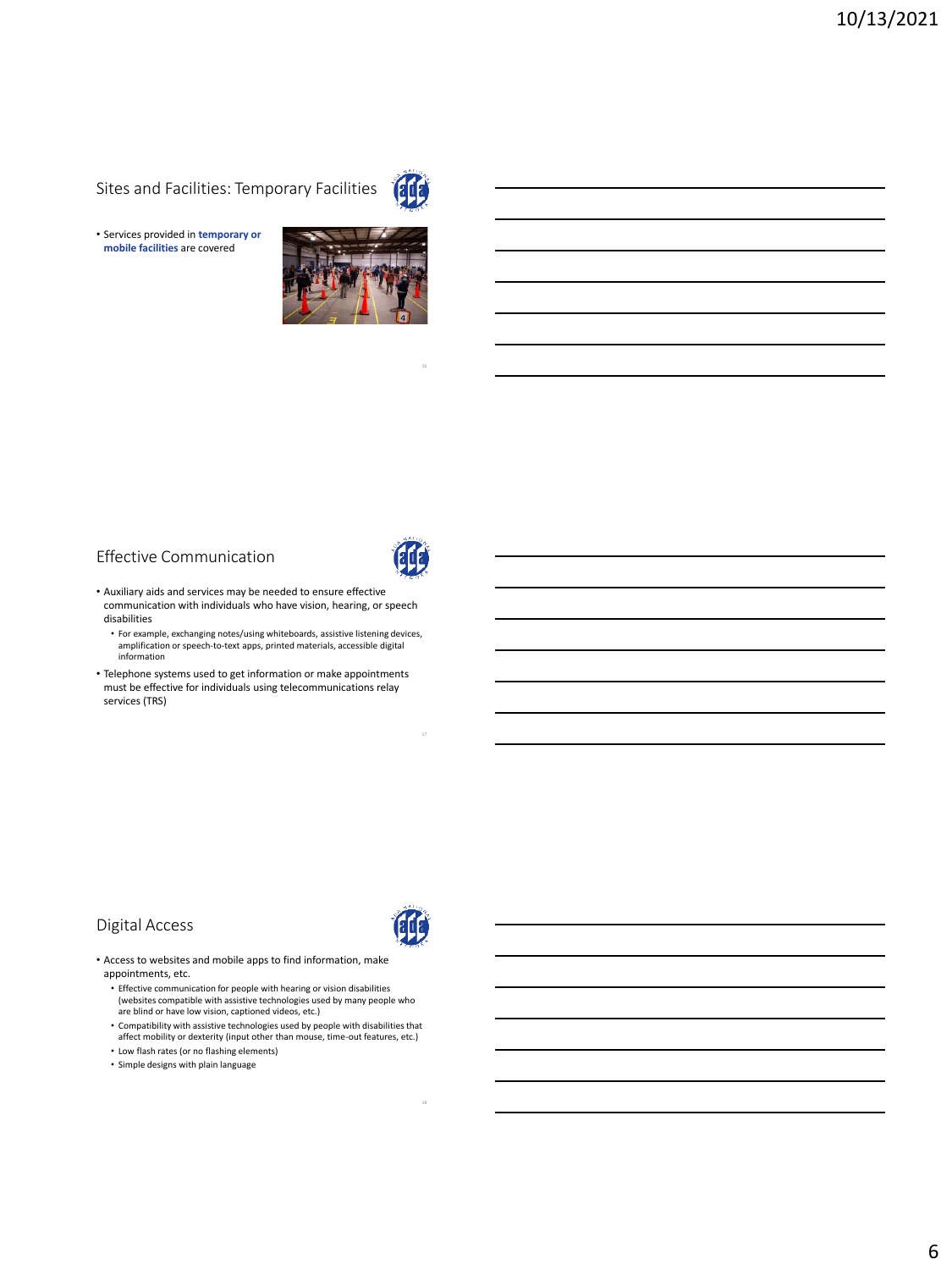# Reasonable Modifications



#### • Examples:

- Adjusting communication methods to accommodate individuals with intellectual, developmental, or cognitive disabilities
- Modifying a limited visitation policy in a medical facility to enable an individual with a disability to have a needed support person or service provider present
- Admitting service animals
- Providing seating to accommodate individuals who have difficulty standing for long periods of time

#### Connecting with Communities



#### • Things to consider:

- How will people learn about testing, vaccination, and treatment options? • Use multiple methods, languages to reach out
- How will people get to sites? • Consider proximity to public transit where available, as well as other options
- (collaborations, volunteer programs) • Will any testing/vaccination sites be able to accommodation individuals who
- may need to lie down, or who cannot wear face masks?



# Questions?